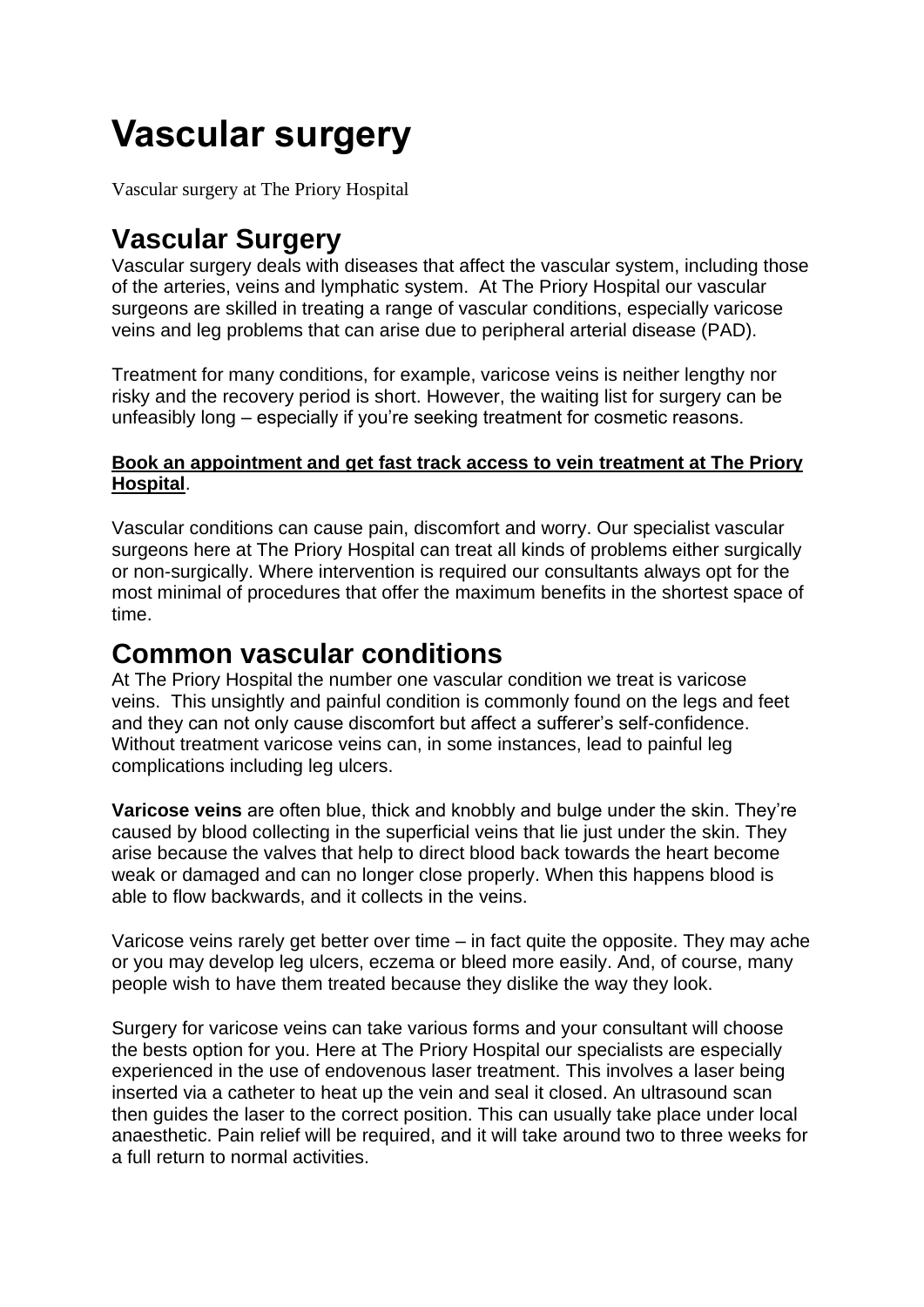Another common condition we treat here at The Priory Hospital is peripheral arterial disease (PAD) **Peripheral arterial disease** whereby sufferers experience pain or cramps when walking as well as numbness or weakness in the legs. Ulcers can also develop, which are slow to heal in the ankle area, or the feet.

PAD is caused by the build-up of fatty deposits in the arteries, narrowing them, and restricting blood supply to the leg muscles. Its also known as peripheral vascular disease (PVD). Failure to address peripheral arterial disease can be serious because blockages in the arteries can also affect other parts of the body for example those supplying the heart and brain.

Our surgeons are also experienced in detecting and treating **aortic aneurysms** with larger aneurysms requiring surgery either via open procedures or via endovascular repair (EVAR).

### **What to expect in your first consultation at The Priory Hospital?**

In your first meeting with your consultant they will examine you and ask you about your symptoms and how long you've had them. If you're presenting with varicose veins they may send you for an ultrasound scan to help locate the damaged valves.

Where surgery is the recommended option for varicose veins this is a minimally invasive procedure with laser surgery often the chosen route. This is performed as a day case procedure. Post operation, patients will need to wear stockings until the bruising settles down.

Where peripheral arterial disease is suspected diagnosis is usually done via a physical examination and by comparing the blood pressure in the arm and the ankle. A difference between the two may indicate the disease is present. This procedure is known as the ankle brachial pressure index (ABPI). Again a further ultrasound scan of the arteries may be necessary to see if there are any disease present. You will be referred to a radiologist here at The Priory Hospital for your scans.

Treatment for peripheral arterial disease generally involves advice around making better lifestyle for example giving up smoking and taking more exercise. Medications which focus on the underlying causes of the disease can also help to reduce the symptoms. Since the fatty deposits in the arteries are partly made up of cholesterol, taking medications to reduce high cholesterol is often recommended.

Other medicines may be prescribed to lower blood pressure or improve the blood flow to the legs. With treatment most patient's symptoms will remain stable, and they should experience an improvement in their pain.

For severe cases of arterial disease, an angioplasty, may be recommended. This is a procedure to widen blocked leg arteries using a balloon to stretch open a narrowed or blocked artery. Some angioplasties also involve the use of a short wire-mesh tube (a stent) to be inserted into the artery during the operation, and the stent is left in place permanently to allow blood to flow freely.